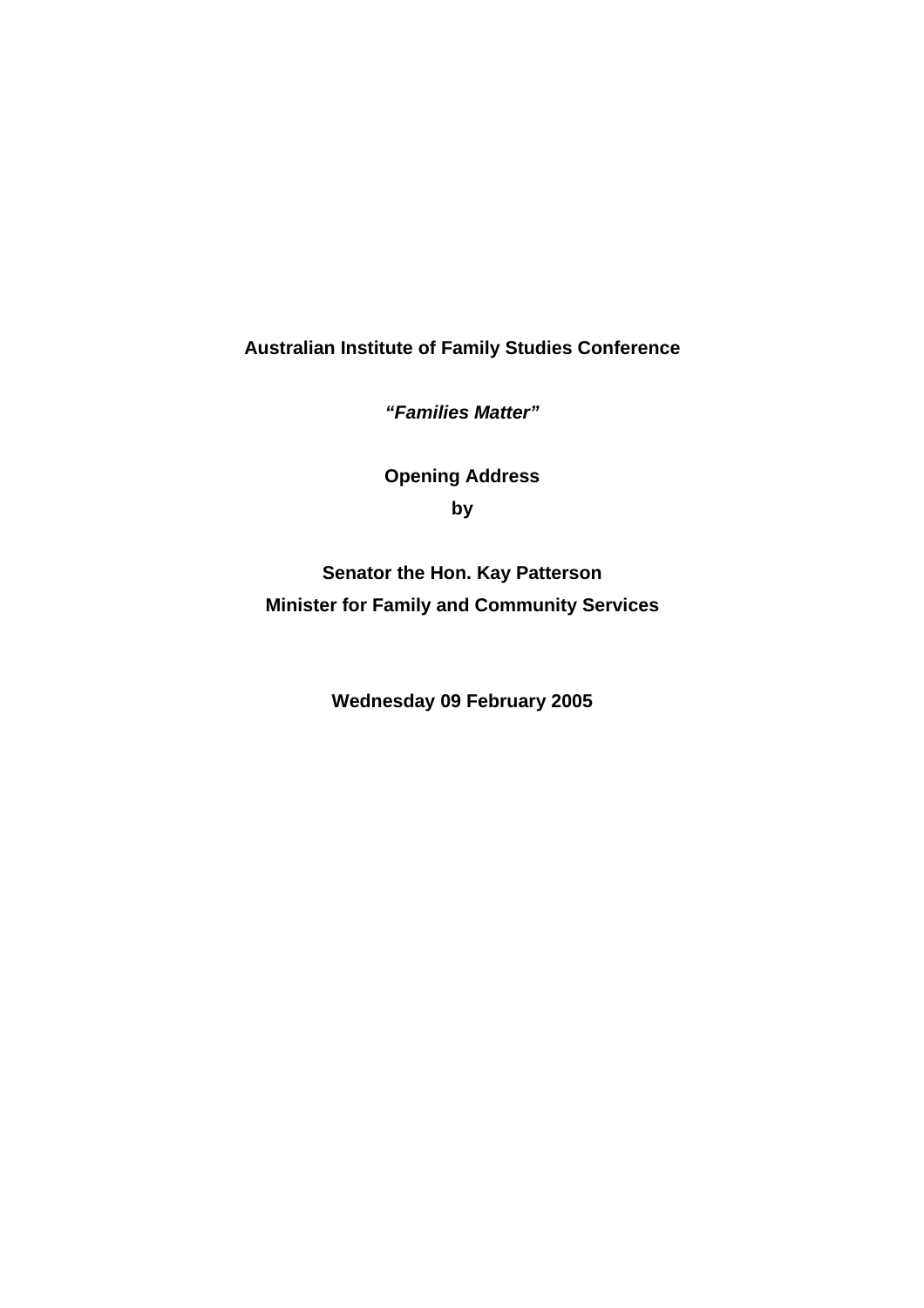### **Introduction**

Ladies and gentlemen.

Thank you to Ms Dianne Gibson, Professor Hayes and the Australian Institute of Family Studies for the opportunity to speak today.

Over the years AIFS has produced valuable research on families, and I know the Institute is in good hands with Professor Hayes at the helm.

Your conference theme is "*Families Matter*". I couldn't agree more with this statement - families have proven throughout history to be the single most important building block to a fair and decent society.

However, families don't exist in isolation or a vacuum. The social and economic environment has a major impact on how families function and how families fare.

Given the diversity of families and the fact that they face different challenges at different times in their lives, our approach cannot be "one-size-fits-all". By "our approach" I mean our approach as a national government, your approach as individuals, as family members and as members of a community.

## **My Role as Minister for Family and Community Services**

As a Government though we must look at how we can best support families without interfering in their lives. If we can get this balance right, if we can continue to run a strong economy, if we can help build and support resilient communities, then we will help create the economic and social environment that will allow families and Australia to prosper.

Australians rightly expect the government of the day, regardless of political persuasion, to play a lead role in providing social and community services.

This Government has a proud record of supporting families.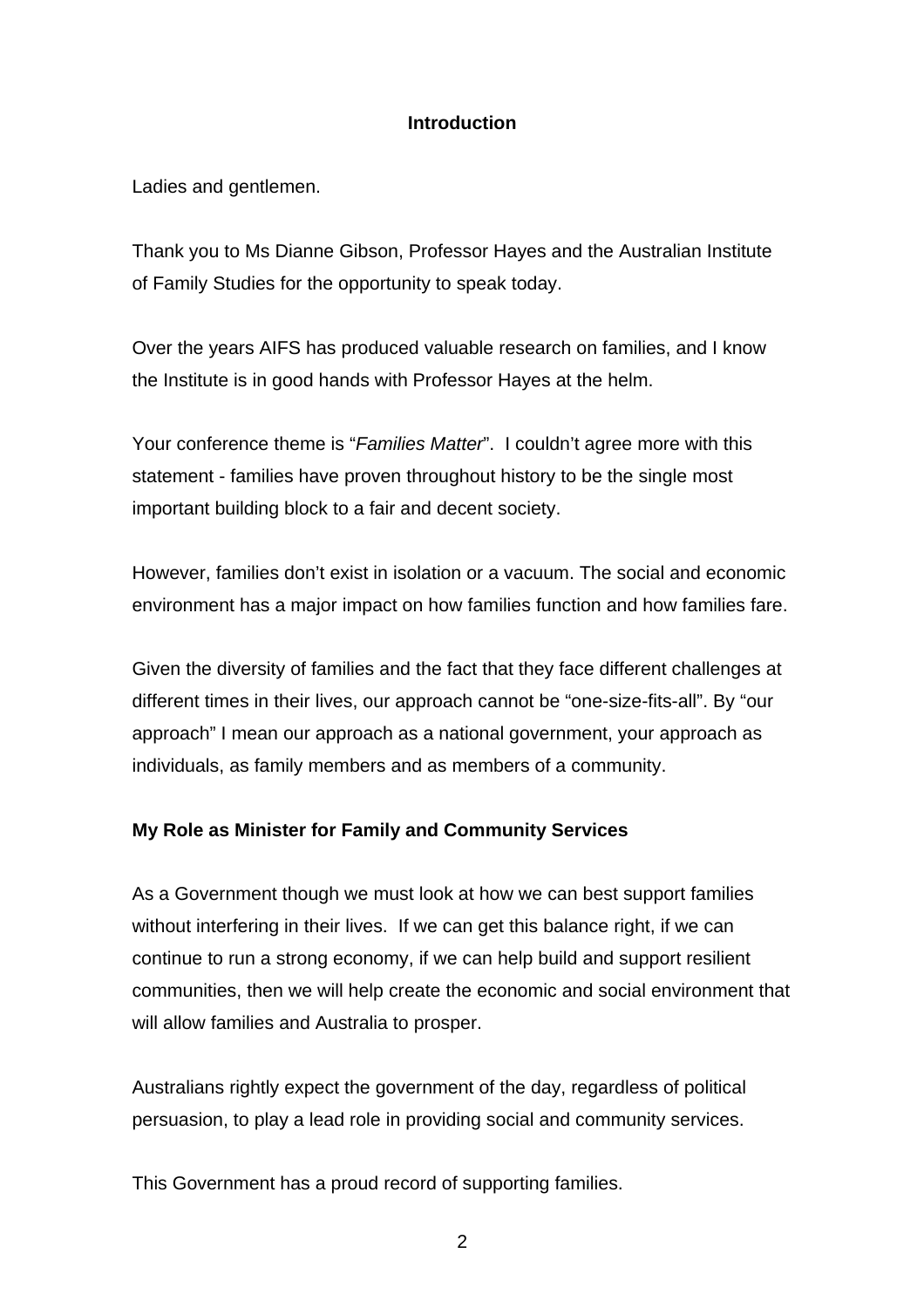For example, the base rate of family assistance has increased from \$22.70 per fortnight in 1996 to \$66.50 per fortnight in 2004.





•The indexation figures used are 1 June 1996 and 1 June 2004 (both annual indexation figures).•Figures are fortnightly for 1 child under the age of 13.•1996<br>base rate was the Basic Family Payment and Maximum rate was the A

We have also introduced a maternity payment to help families with the cost of caring for a new-born and increased the number of child care places by a massive 83**%.**

While we continue to drive a strong economy and introduce reforms to meet the challenges of the future, it is never far from our thinking that Australia's prosperity depends on strong, well functioning families. Families which support one another through loving and supportive relationships across generations are essential to our economic prosperity and societal well-being.

Strong families and a strong economy go hand in glove. Strong families support a strong economy and a strong economy gives Government the freedom to give back to families a higher social dividend in the form of better funded and better quality health, education and family assistance.

Notes to Figure 1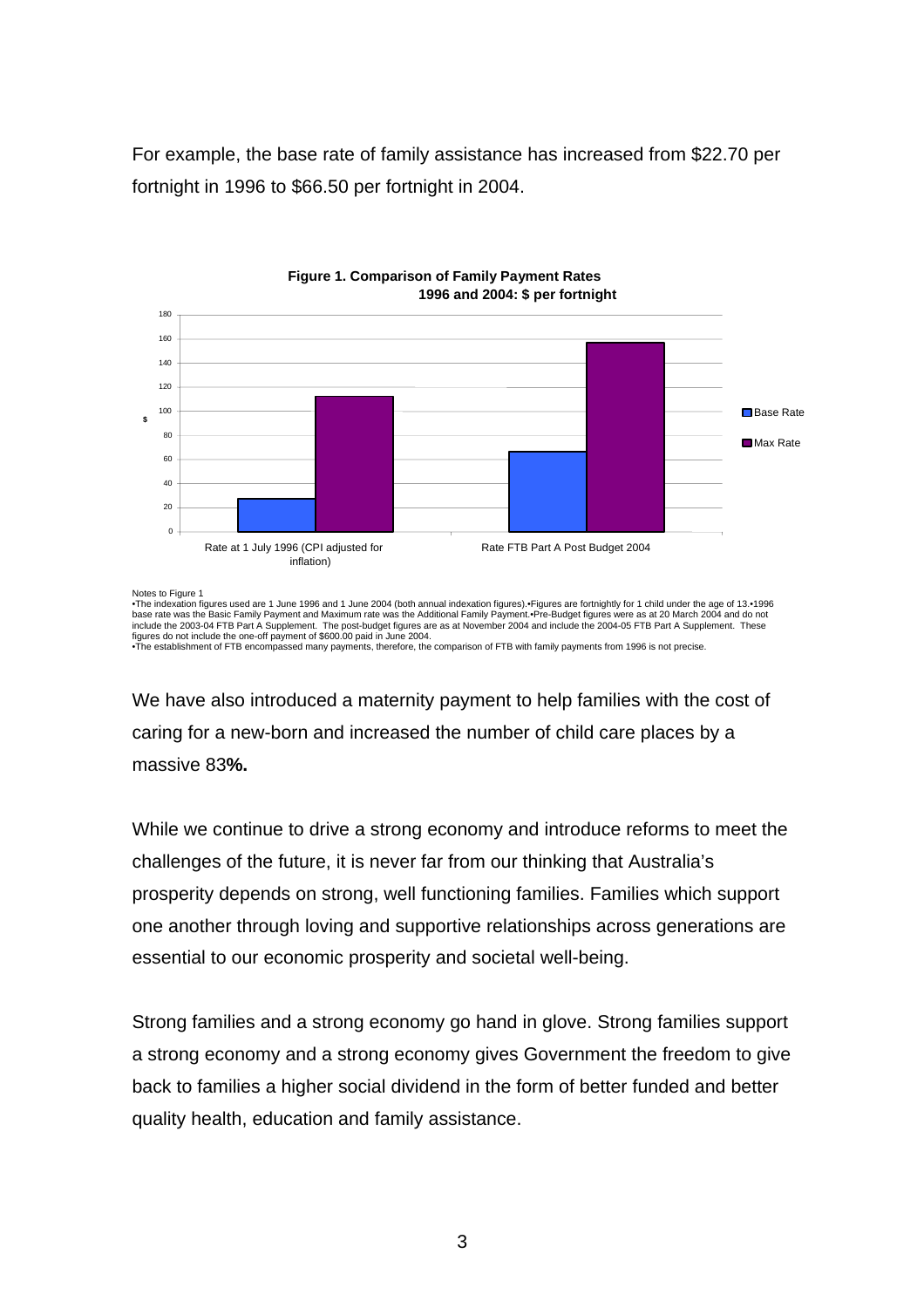Importantly a strong economy allows a government that is a responsible, sound economic manager to provide these benefits without borrowing from the next generation to pay for the services of today.

As the Minister for Family and Community Services, I have an important role to play in supporting the development of our social infrastructure.

A sound social infrastructure will support what I am confident are our mutual goals of stronger families and communities.

However, the Government alone cannot achieve these goals. That is why in talking about the Government's role in supporting families you will hear me talk about the social coalition in action - governments, communities, families and individuals working together.

### **Building on our record for families**

In building on the Howard Government's good record of supporting families we have recently progressed two major initiatives. In fact the first is still under development.

That initiative is to deliver on an election commitment by the Prime Minister to introduce a **Family Impact Statement** into the Cabinet.

Families have always been central to our Government's deliberations. However, this initiative represents an important improvement in the way Cabinet will consider new policy because, as you would appreciate, issues affecting families don't reside neatly within a single government portfolio.

Families are not only affected by my portfolio they are also affected by the decisions we make in health, education, employment and industrial relations – to name just a few.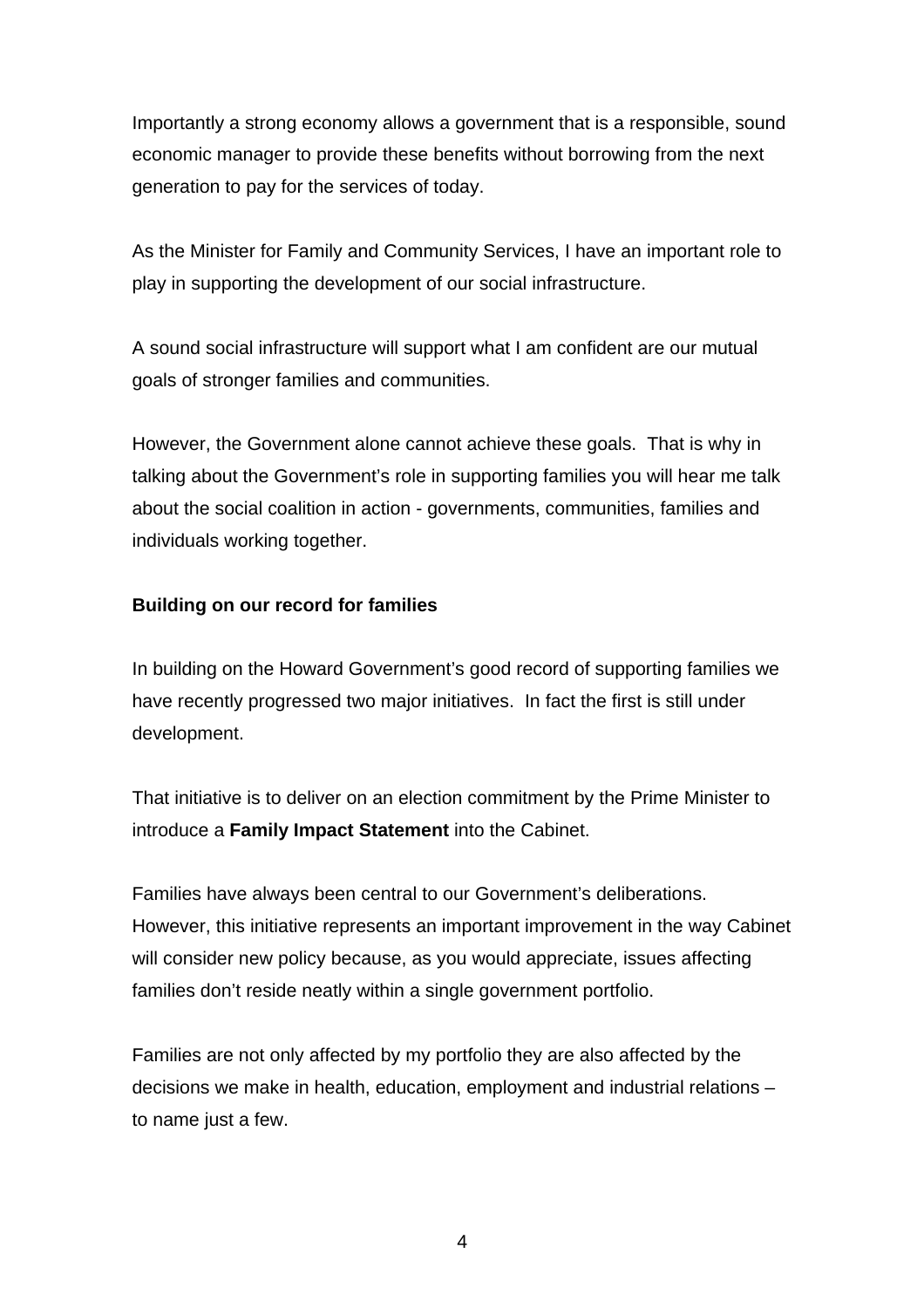I have taken a lead role in the development of the Family Impact Statement as a tool for Cabinet to use to analyse and understand better the impact on families of new policies being considered across Government.

In the draft guidelines I have given attention to ensuring that each Family Impact Statement will address economic factors, families' access to services and infrastructure and the impact on the way families function and on families' varying responsibilities.

The use of a Family Impact Statement will formalise and standardise for Cabinet Ministers the centrality of family policy across government decisionmaking. This will help us as a Government make decisions that better support an environment in which people can pursue opportunity and build a better life for their families.

The second big change within Government is one with which many more of you will be familiar – what is quirkily called **changes to the machinery of government**.

I am very pleased that one of the major machinery of government changes made by the Prime Minister after the last election was to group all government service delivery functions like Centrelink and the Health Insurance Commission into a new Department of Human Services. This is an important change that allows Minister Hockey to concentrate on improving the delivery of government services across a range of areas and allows me to focus on the policy aspects of family and community services.

The Prime Minister has also decided on a Government structure that clearly supports our participation agenda. Working age payment policy is handled by Ministers Andrews and Dutton while I remain responsible for people with disabilities working in disability business services and policies to support carers.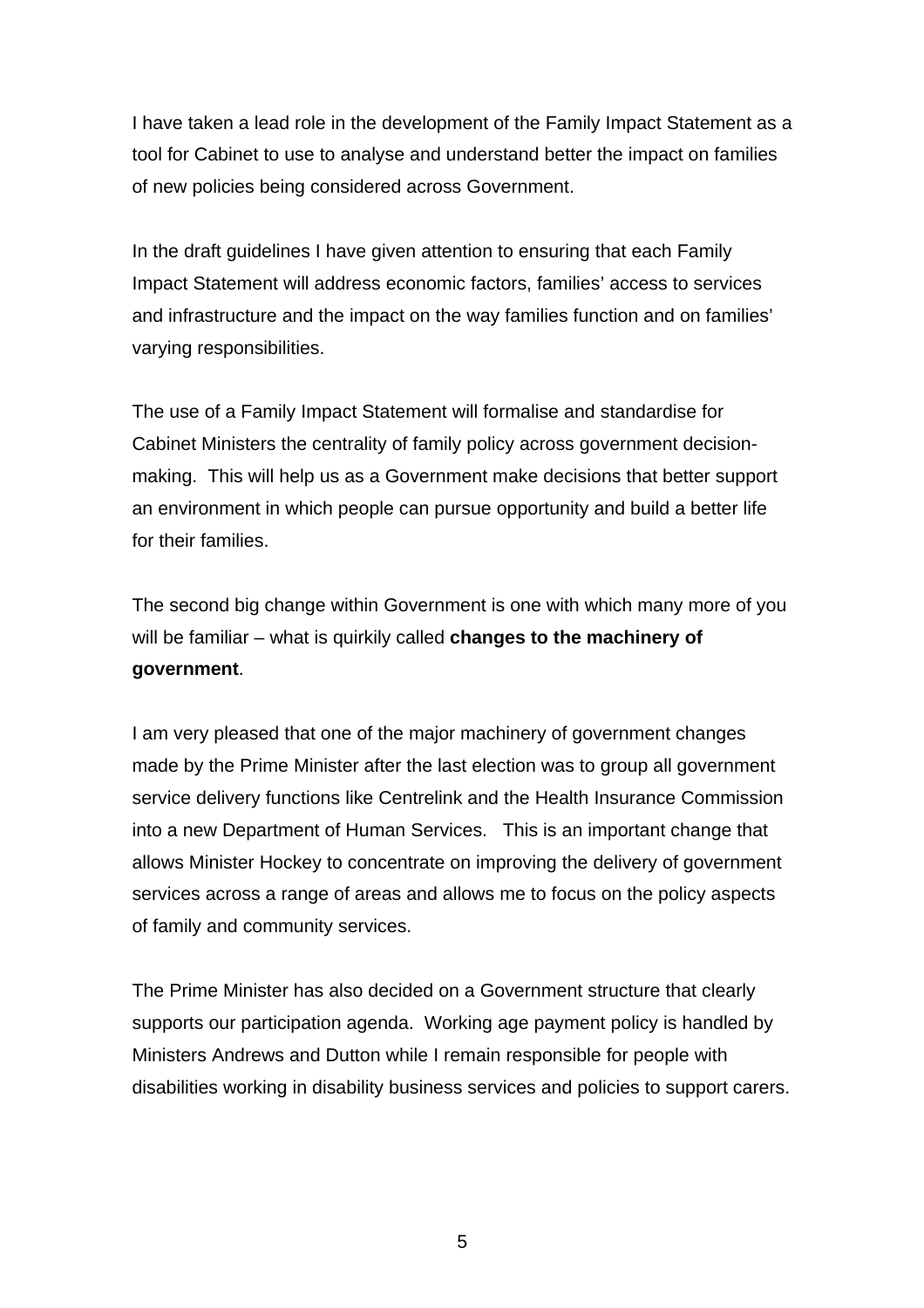I will be working closely with my colleagues on our participation-related reforms as some of my own policy areas, most particularly child care, are vitally important in helping parents participate in the workforce.

# **Families: Change; Challenges; and Choice**

### Change

As I think about policies affecting families, children and local communities I am very aware how the nature of families, and family dynamics in Australia continue to change.

Twenty-five years ago our understanding of family was more closely defined around the traditional nuclear family. Much has changed. For example, many more women are having children later in life, and people are living longer, meaning that it is not uncommon for people to find themselves simultaneously raising children and caring for elderly parents.

Dr David de Vaus' report for AIFS, *Diversity and Change in Australian Families,* tells us that whilst couple families with children still form the majority of families, as a proportion of all families they have declined by nearly ten per cent over the past decade.

Proportions of lone parent, step and blended families have also increased over the same period.

Families today are smaller than ever,

- with two thirds of households occupied by four people or fewer, and,
- a quarter of households occupied by only one person.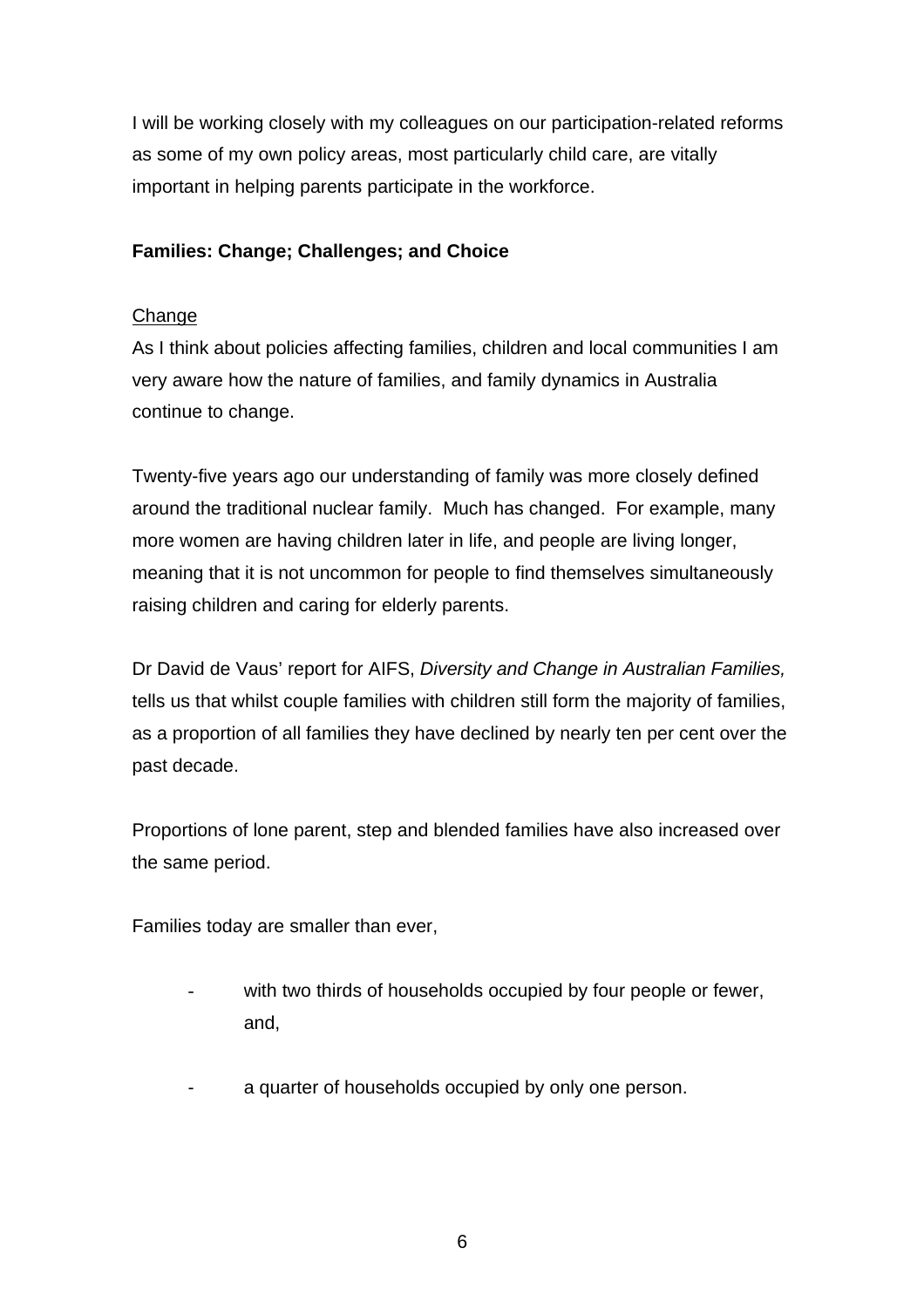This trend, combined with our fertility trend, means that family size will continue to decline over time.



**Figure 2. Average Household Size, Persons Per Household**

### Population ageing

Our population is also ageing. The proportion of older people is set to more than double from less than 13 per cent to more than 27 per cent by 2050**.** 



**Figure 3. Australian Population - Growth Indices by Age Group**  (on a 2001 population base)

While this will affect longer-term workforce participation trends we are certainly not facing a crisis in ageing.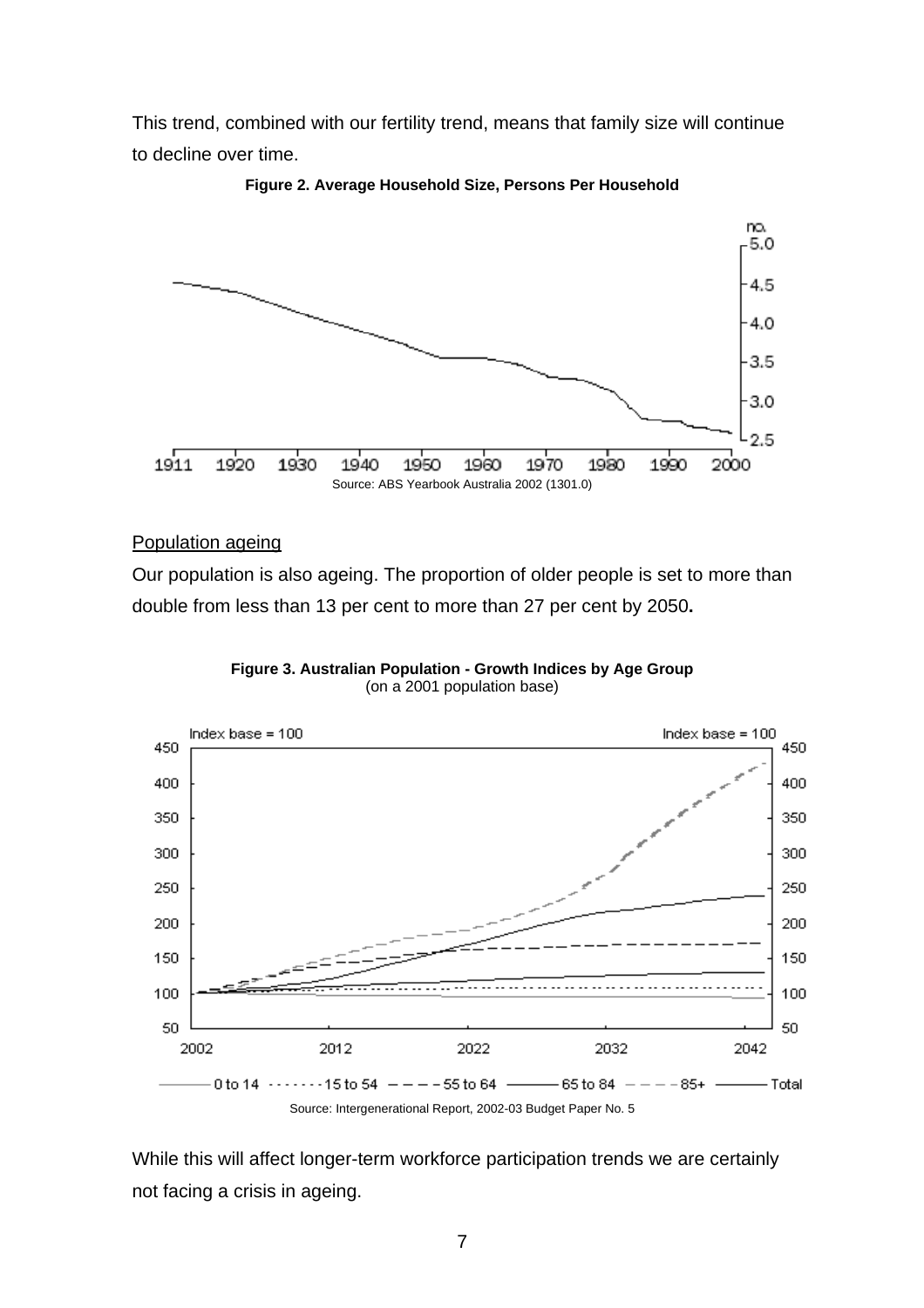As the Treasurer's Intergenerational Report tells us, despite this ageing trend, our health, aged care and aged pension systems will be sustainable well into the future if we act responsibly now.

The Intergenerational Report underscores the importance of our forthcoming workforce participation reforms that I have already mentioned and indeed the importance of our existing industrial relations changes that have been repeatedly and irresponsibly blocked in the Senate.

#### Workforce Participation

As the Minister Assisting the Prime Minister for Women's Issues I am also interested in female labour force participation. In the mid 1980s, 58 per cent of women with young children participated in paid work, and by 2002 their participation had risen to 67 per cent.

This shows the critical importance of child care in allowing mothers to participate in the workforce. This simple statistic also underscores the value of the massive investment the Howard Government has made in childcare**.** 

Over the next 4 years the Government will spend \$8 billion on child care – double the amount spent by Labor in their last 6 years in office.

Our focus on participation over the last few years has not just been related to the workforce, we have also been promoting the value of people engaging in community life more generally. For example, we have an army of great volunteers that make an extraordinary contribution to so many of our local communities. Seniors in particular make an enormous contribution as volunteers. Senior Australians also make great mentors and as our population ages I see much more scope to harness the knowledge, wisdom and energy of this group for everyone's benefit.

But what do all these changes mean for families? And what does it mean for Government and how we can better support families?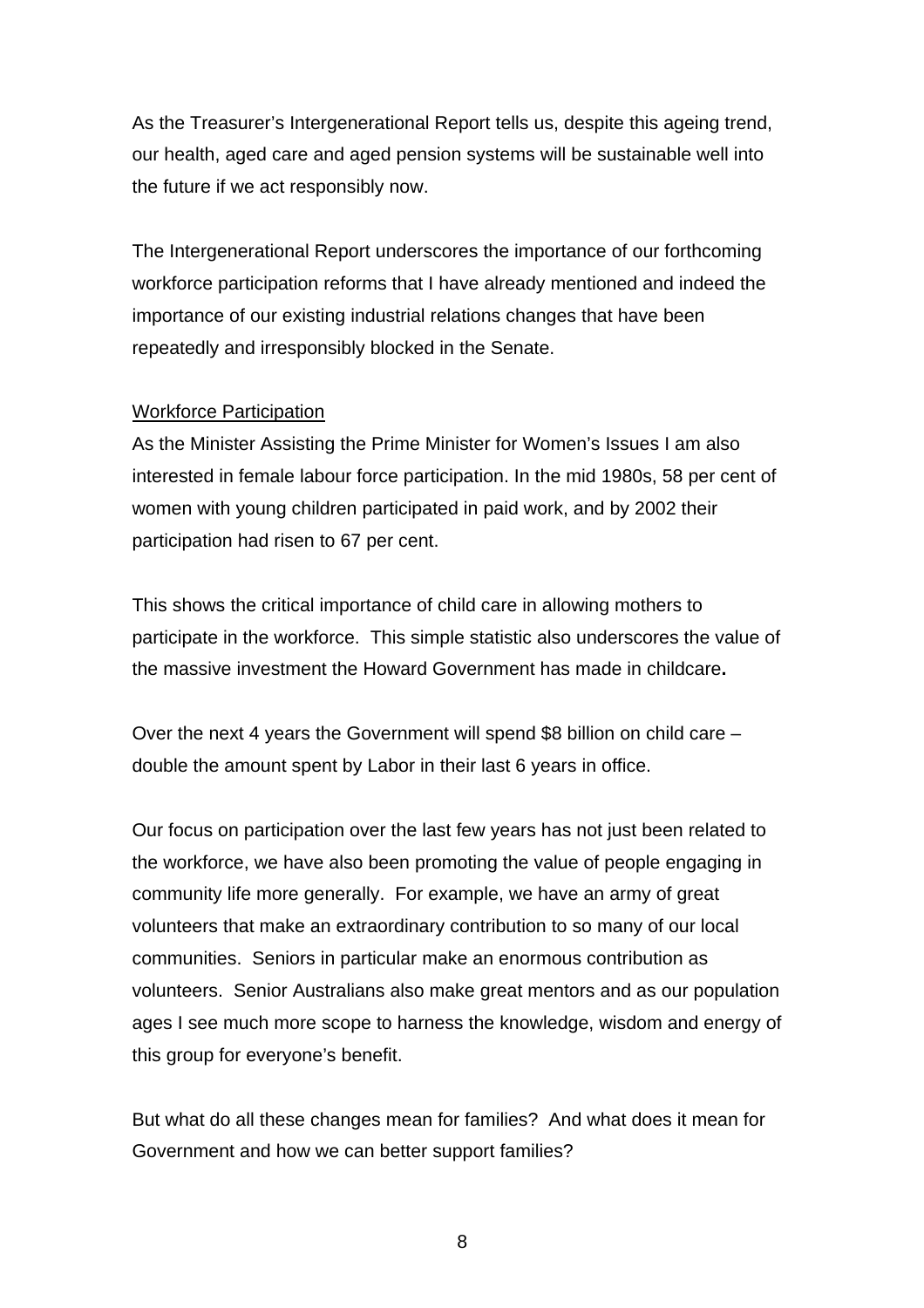I said earlier that families face different challenges at different times in their family lifecycle. So we need to appreciate that families don't exist in a static state, they change over time.

From the decision to have a baby; transition from the workforce to childbirth; reestablishing a connection to the workforce; and, then the ongoing challenge of balancing work and family life.

The relationship and financial pressures associated with having children, balancing family with work and the life changes associated with moving from work to retirement would be experiences common to most Australian families.

The challenge we face as policy makers is to understand better these changing social and economic environments and respond with real, practical support for families to help provide them with more choices in how they live their lives.

### **Key challenges for families, community and government**

Family pressures in many households with children revolve around three main priorities: raising and educating children; balancing work and home life; and maintaining healthy relationships within the family unit.

### Raising and Educating Children

First, let me talk about raising and educating our children. Compared with other OECD countries, Australian children rate well across a range of indicators.

We do particularly well in literacy and numeracy. The 2000 OECD PISA (Program for International Student Assessment) study compared 15 year olds across 32 countries, and in each of the reading and mathematical literacy sections Australian students were outperformed by only one country – Finland topped the league in reading and Japan in mathematics.

But there is room for further improvement. Worrying trends, such as the incidence of obesity among young children for example, need to be addressed.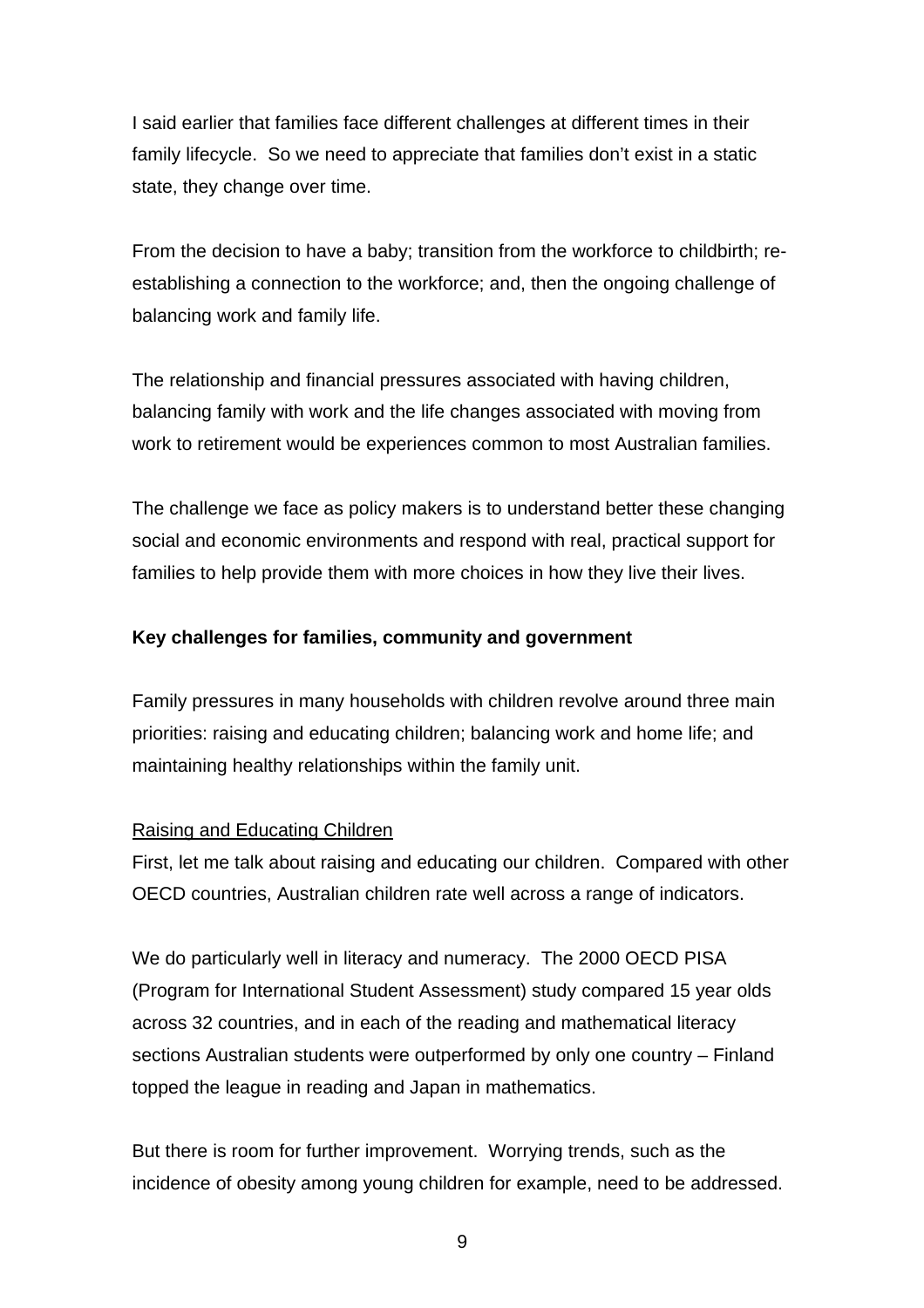This is of concern to the Government and several of my Ministerial colleagues are already working with the community to address this problem.

Beyond this, we know that some groups are more at risk than others. In particular we know that outcomes for Indigenous children remain well below that of the broader population across a range of health and development indicators.

That is why, for example, we provided \$4 million over four years to the Secretariat for National Aboriginal and Islander Child Care to assist Indigenous communities and services to develop and implement early childhood development and child and family support programs.

To achieve better outcomes for children we need to act on multiple fronts and perhaps coordinate our efforts better across all levels of government. Early intervention also has significant benefits for children. Certainly it is much more cost effective than trying to deal with difficulties later in life.

That much of the literature in the field of early childhood development refers to "the critical early years" is hardly a surprise to most parents who intuitively know that nurturing their children in the early years is critical to their future.

While a good start doesn't guarantee success and a poor start isn't a life sentence, the first five years of life set in place a future that is much more difficult to alter later in life.

## Balancing work and family

The second common priority that I identified a moment ago as facing many families with children is balancing their work and family responsibilities.

As past gender-based roles have changed and the pace of life has increased so have the challenges for balancing work and family responsibilities.

In Australia, the traditional single job family is in decline, mainly because increasing numbers of women with children are participating in the workforce.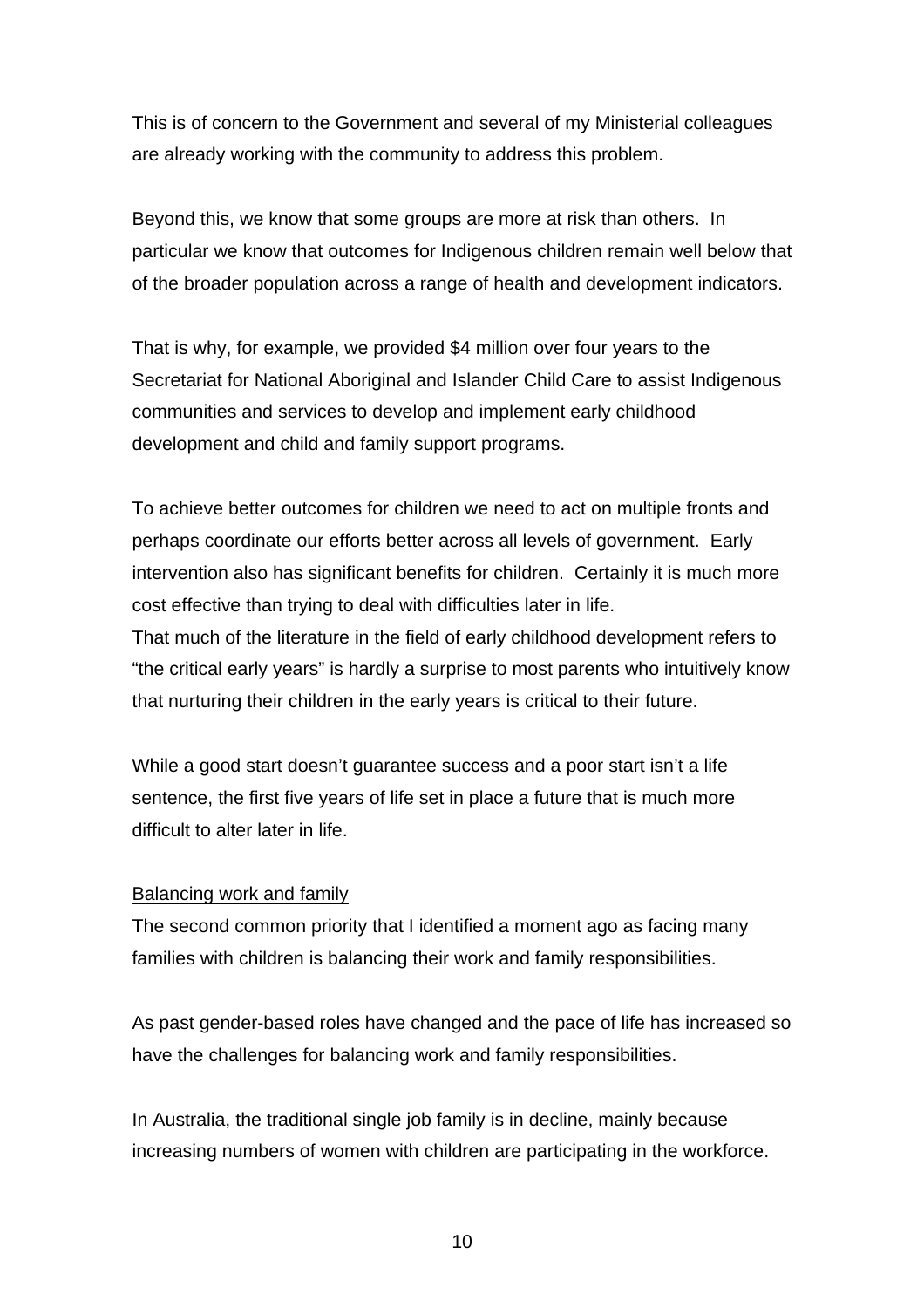This includes a significant increase in the number of single mothers undertaking work.



**Figure 4. Growth in Women's Full time and Part time Work 1978 -2002**

Source: ABS Labour Force, Australia1978-95 (6204.0) and Labour Force, Australia (6203.0) August issues 1996-2002

So more couple families have both parents in work, and more single parent families now have their parent in the workforce. As a result, the balance between paid work and family responsibilities is becoming ever more complex.

Supporting the role of fathers is one factor in helping our families achieve a healthy work and home life balance.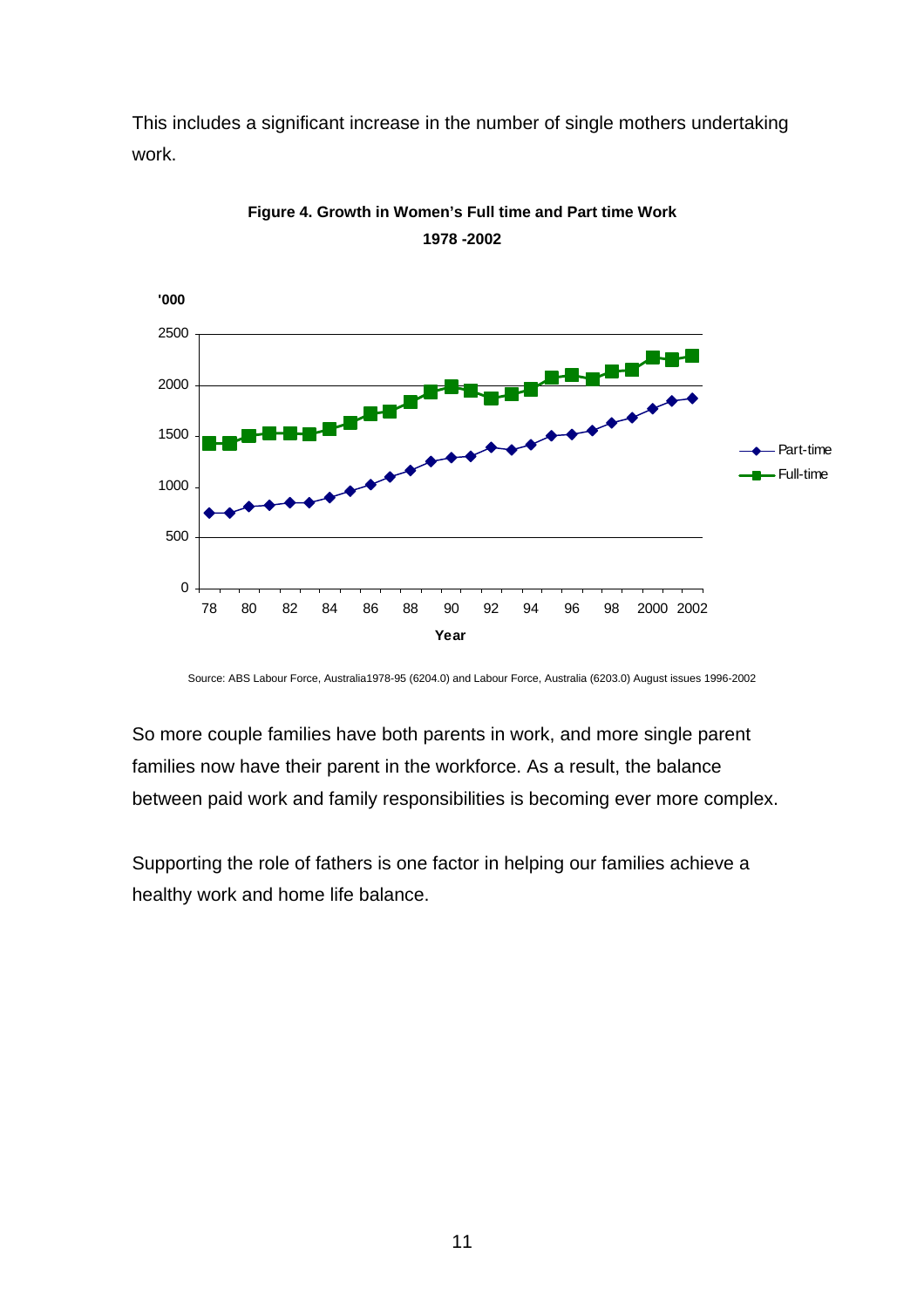

**Figure 5. Physical parental care by household type and gender**

Source: M Bittman and J Brown, *Managing Work and Family Balance*, in progress report for FaCS

The new diversity in working arrangements also mean families are relying more heavily on child care, which I will talk more about in a moment.

### Maintaining strong relationships

It is undeniable that the third priority - maintaining strong and supportive relationships within the family unit - has always been important. And it is undeniable that there have always been strains on relationships. However, modern life can exacerbate the stresses and strains on the relationships we have with the very people we look toward to support us when going through tough times.

We know also that particular events place extra stress on relationships. Even the most wonderful of events such as the birth a child can put stress on relationships.

The Government's approach to supporting family relationships is to fund the programs which help couples learn a range of skills to assist them to work through difficult times, while providing the necessary support in cases where family breakdown does occur.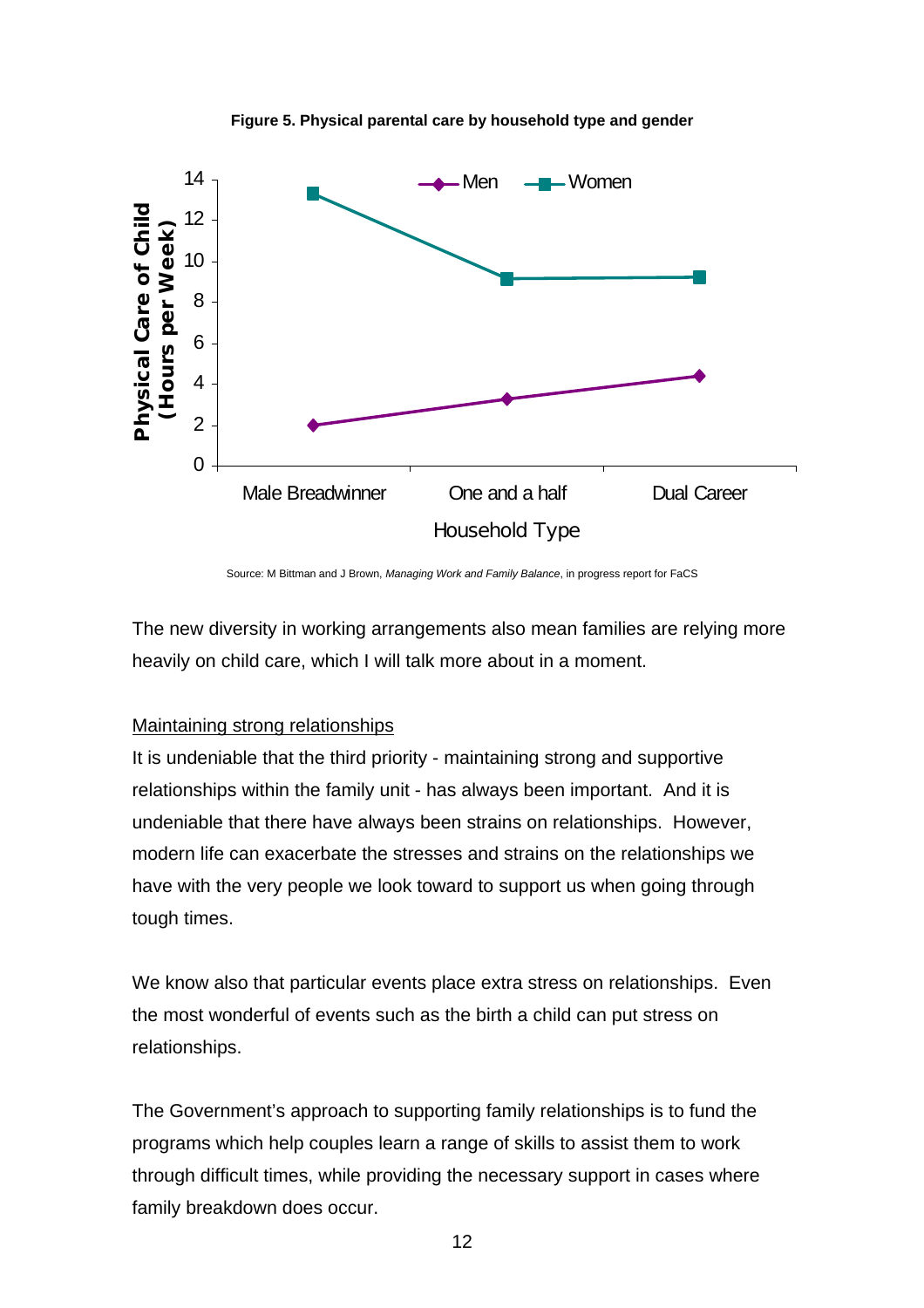Relationships within the family are an important influence on childhood development. The Government's main aim is to support strong family relationships – children have the best chance when they grow in families that are strong and nurturing, with parents taking an active role in raising the child.

enough time with their families, and even when the time is provided, they Research undertaken by my Department in 1999 tells us that men don't spend generally don't use it. This suggests to me that we have some longer-term work to do in changing societal attitudes in this area.

Certainly I noted the comments made earlier this week by Pru Goward, the Sex Discrimination Commissioner, regarding the need for fathers to play a greater working more than 50 hours a week, would find it more difficult to be as involved with their children on a daily basis and form a strong and enduring relationship. role in raising their children. Ms Goward was noting that fathers who followed the traditional male-breadwinner role, and particularly those 25% of men

provides more flexible workplace conditions and allows fathers to take a more active role in the upbringing of their children. I suspect that this will require not The Coalition Government supports an industrial relations system which only a change in approach from some fathers but also a greater acceptance and understanding by some employers and the community more generally of fathers who choose more time with their family over more time at work.

Unfortunately family breakdown is a reality and ongoing conflict within the household can be detrimental to children's development. Where this is the case it is important that we strive for functional relationships after breakdown that allow the constructive involvement of both parents in the child's life.

The Government is responding to these needs through the further roll-out of Family Relationship Centres to support improved relationships for couples at risk of breakdown. This is an example of a sensitive policy area where the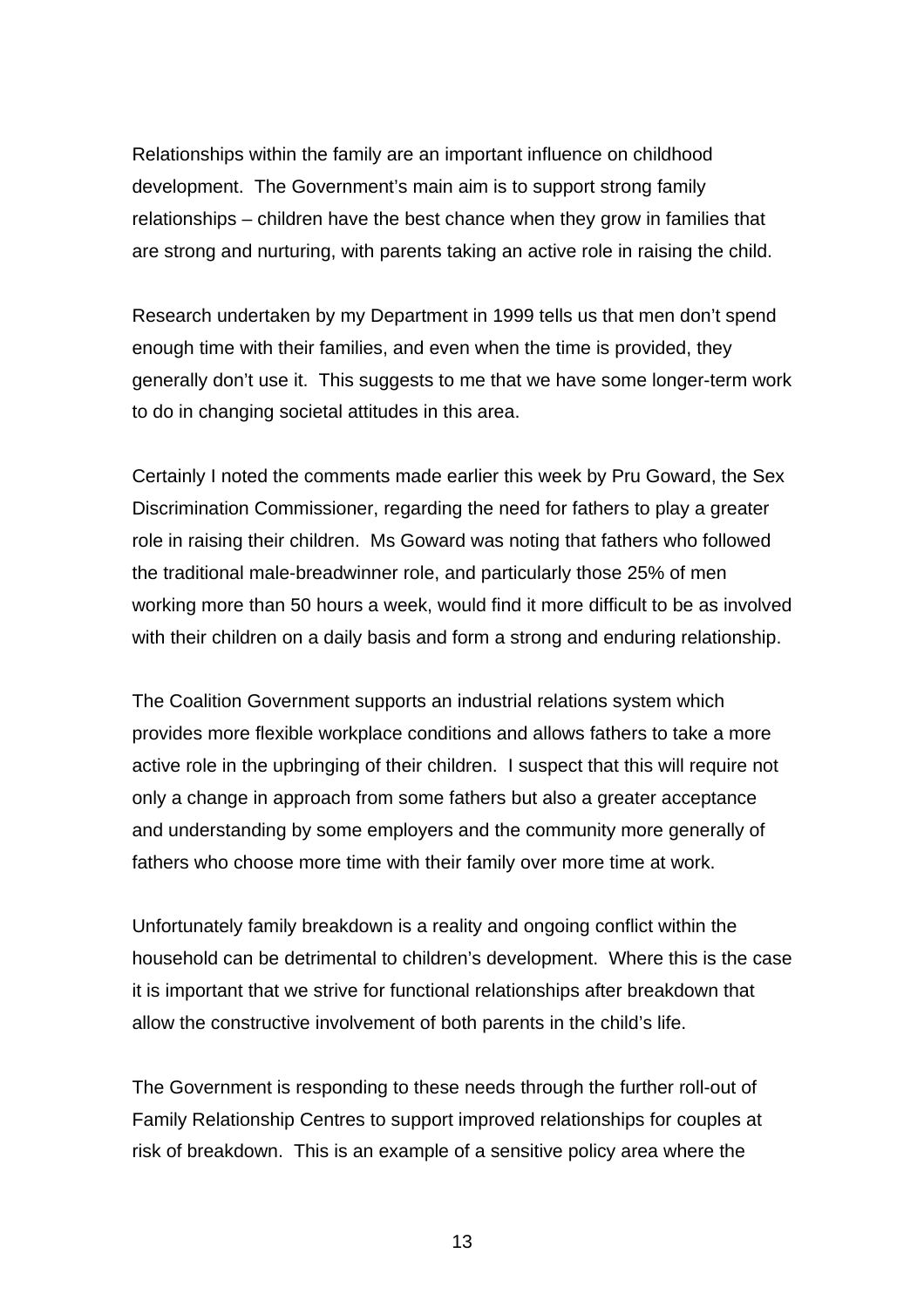Government needs to work very carefully in supporting families and communities.

The Government has also established a Taskforce, chaired by Professor Patrick Parkinson, which is due to report in March 2005 with advice on whether particular changes to the child support formula are warranted.

We need to continue to intervene early and provide support for families under relationship stress, while working with separated parents to provide a stable environment. Our goal must be to pursue an approach that always puts the children first.

## **Government philosophy: choice**

Having talked about some of the priorities common to families now is an Government's approach to supporting families. One of the elements of our approach that is central to our philosophy and common across a range of policy appropriate point to talk about the priorities common to the Howard areas is our desire as a Government to help families exercise choice in how they live their lives.

As the Prime Minister has said, choice is the golden thread that flows through many of our policies. Choice about whether to stay at home and care for the children or return to work; choice about childcare; choice about schooling, and choice about healthcare.

As our families become more diverse, it will be important that we ensure our e responses continue to support and strengthen families, providing them with th choices that promote wellbeing and encourage self-reliance.

## **overnment Action: Direct and Indirect G**

I talked a moment ago about the importance of putting children first. This is a key policy priority of the Coalition Government's approach to family policy –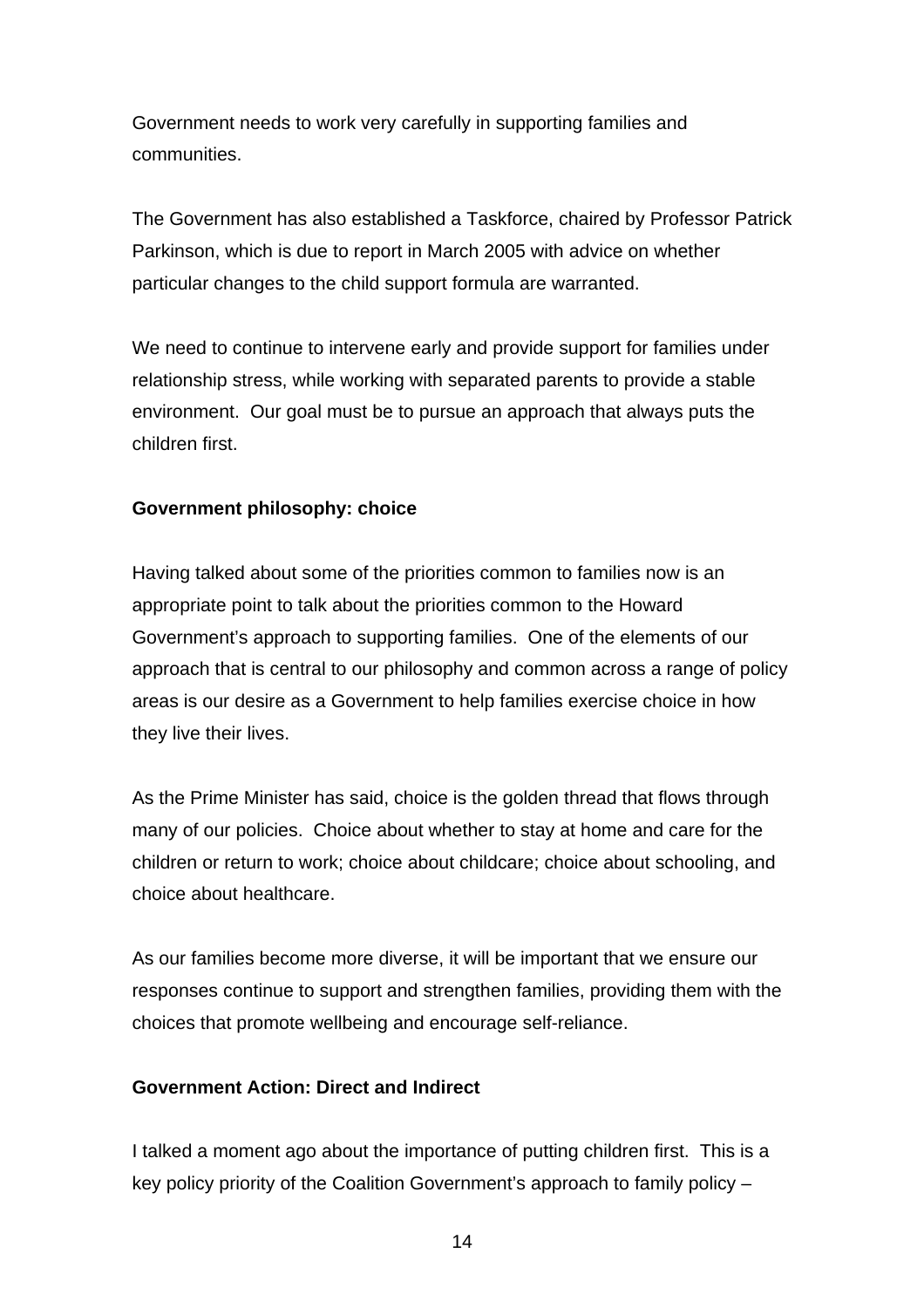giving children the best start in life. While many of our policies are delivered to parents, they are actually targeted at children.

Family payments such as the Family Tax Benefit and the \$3000 Maternity Payment are two important forms of assistance delivered to parents in the interests of children.

Family Tax Benefit is now a central feature of our family policy.

- Eight in ten Australian families receive a payment, which averages \$7,000 per year.

During the election campaign the Government committed to a \$300 increase in the Family Tax Benefit Part B payment. This payment, which assists parents who choose to stay at home to care for their children, is now a maximum of almost \$3,000 per year for children under 5 years and over \$2,000 for children aged 5 to 15 years.

I am announcing today that the Government has decided to bring forward by six months the \$300 increase to the annual rate of Family Tax Benefit Part B.

Recognising the overwhelmingly positive reception to our decision last year to pay the \$600 per child increase to Family Tax Benefit Part A as a lump sum this \$300 increase will also be paid as a lump sum.

The decision to provide a six-month advance will mean that families receiving Family Tax Benefit Part B will be eligible for a lump sum payment of up to \$150 from 1 July 2005 after they lodge their tax return. Every year thereafter families will be eligible for the \$300 annual increase after they lodge their tax return.

another example of how the Howard Government seeks to improve the choices available to families in how they arrange their lives according to their personal Increasing this payment for stay at home parents, usually mothers, is just circumstances.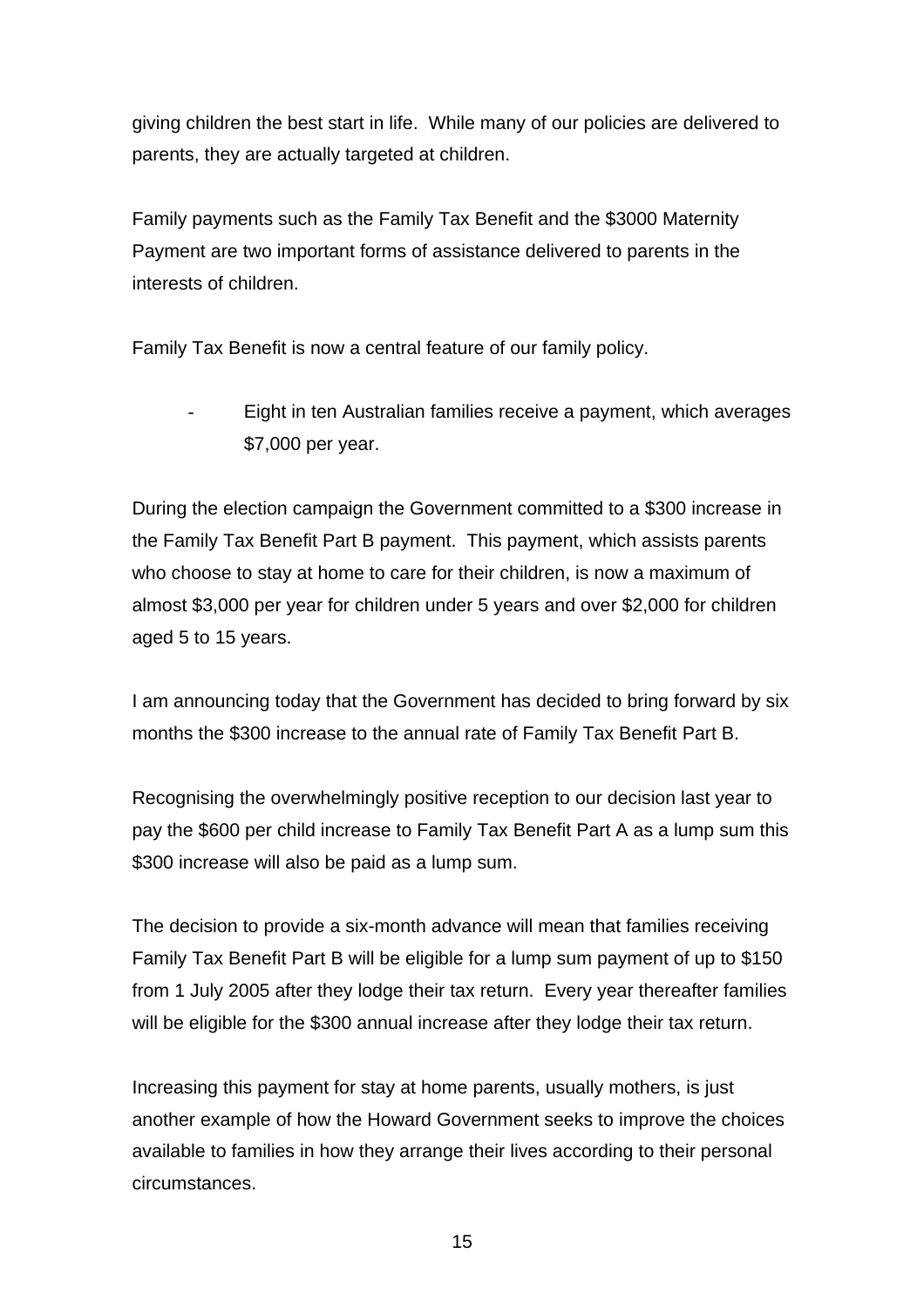We know that many parents choose to stay at home and we want to support that choice as far as possible. Similarly many other parents want to remain engaged in the workforce, sometimes for more than just monetary reasons. As a government we want to support that choice as well. Hence our heavy investment in child care.

### **Childcare**

For parents to have real choice in balancing work and family they need access to high quality and affordable child care.

Access has been improved by increasing the of number places by 83% and ffordability improved by introducing Child Care Benefit and the 30% Child Care a Tax Rebate.

It is now time to turn my focus towards the quality of childcare services. The decision to return to work will be affected by access to affordable and quality child care, and people need to feel confident that their children are safe and well nurtured.

I have already put my state and territory counterparts on notice that I see no reason for the lack of regulation of some forms of child care in some states. I intend to pursue responsible Ministers to ensure improved, more consistent national standards to provide parents with the peace of mind they deserve that their children are attending safe, high quality child care services.

Child care is much more than a mechanism to enable workforce participation.

parents balance work and family commitments, but it also an important first step Affordable, accessible and quality child care is not only a good start in helping towards achieving a positive early childhood experience.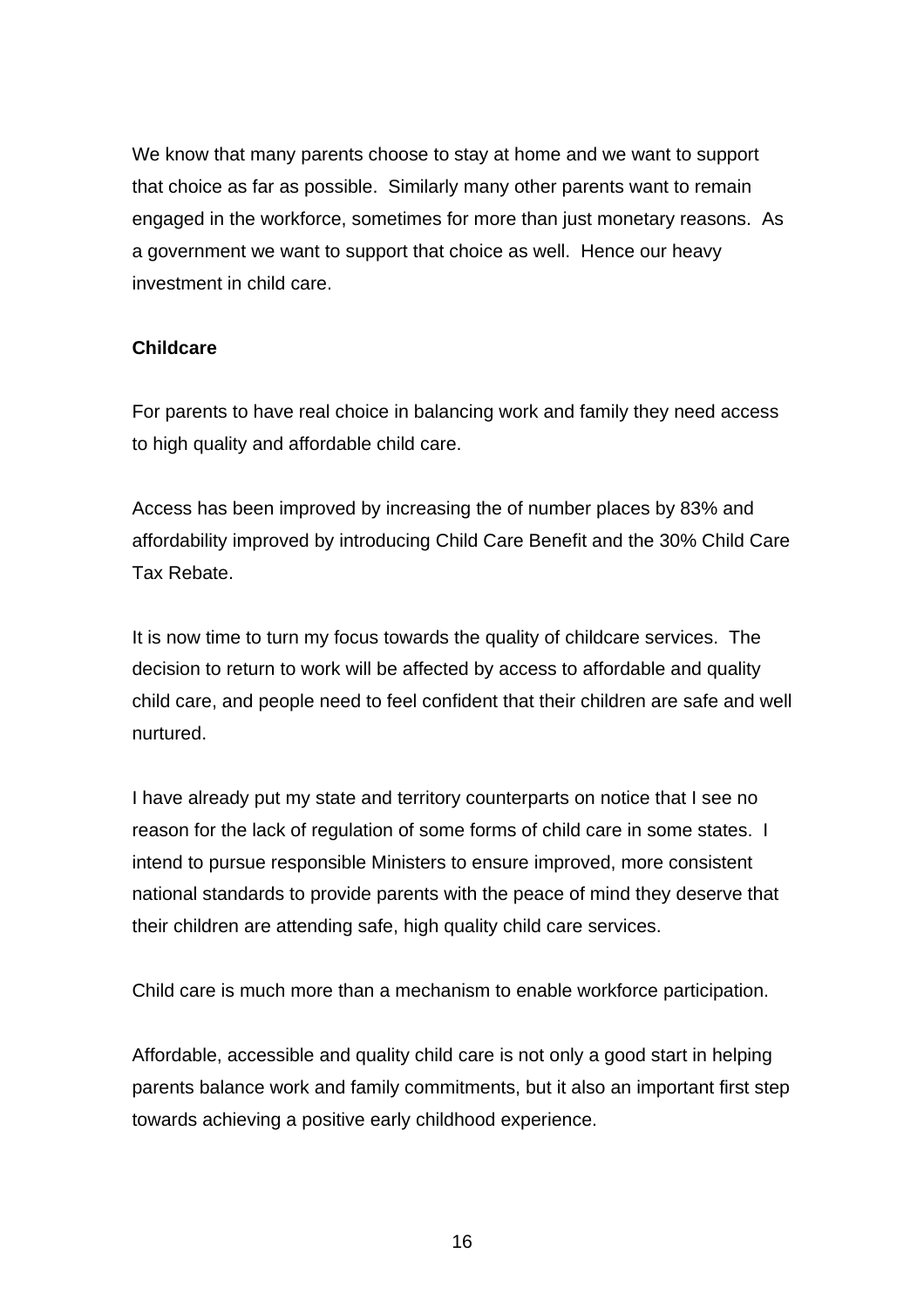We must consider that this is an environment in which many children spend a significant amount of time at stages critical to their development in which childcare workers and pre-school teachers have a strong influence.

I see early childhood education and care as a cornerstone of our Government's support for parents, and a critical investment in our children. That is why the Australian Government has led, in close collaboration with state and territory governments, the development of The National Agenda for Early Childhood.

## **he National Agenda for Early Childhood T**

Recognising that this issue transcends tiers of government, the National Agenda provides a framework to coordinate existing government activities and to improve the integration of children and family support services, including child care, pre-schools, relationship services and public health.

I am keen to continue working closely with state and territory Ministers on the provision of early childhood education and care, and earlier this week I wrote to responsible Ministers seeking an early meeting to discuss further the establishment of a joint planning process and way forward.

The benefits of early learning experiences are now widely accepted and an area in which I believe a collaborative effort by governments across the country is the only fair approach to providing families and children with access to the same opportunities.

would like to see a more consistent and expansive pre-school education I environment. Ensuring well-funded, quality preschools and a planned continuum between child care and preschool will improve development opportunities for children.

his is an area where governments must work closely with families to get it T right, and is an area in which we have so much to gain. I believe this is an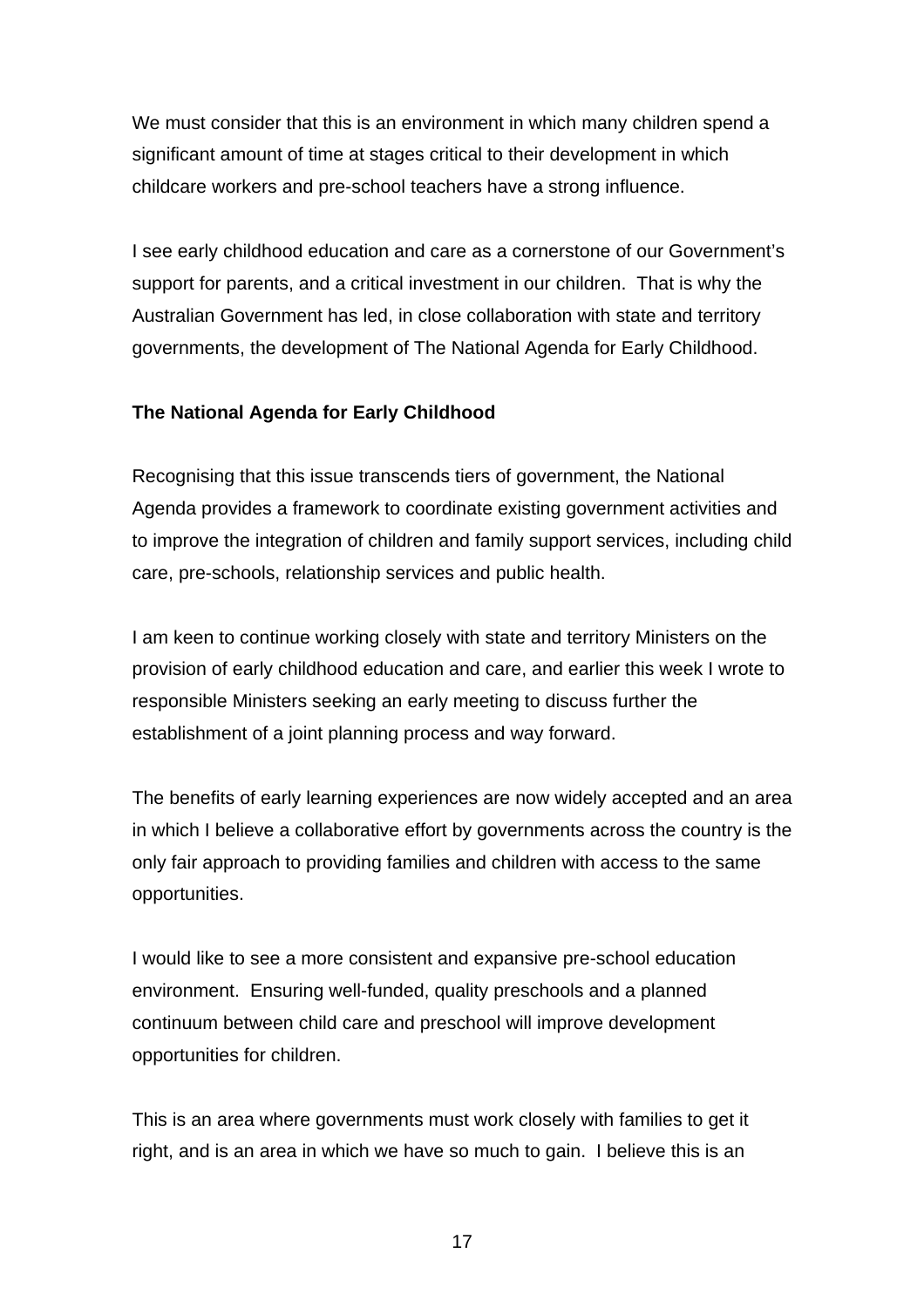opportunity to develop the building blocks of literacy and numeracy, and prepare our children for a more active and productive school life.

# **Communities**

Supporting stronger communities has proven to be a very good way of supporting stronger families.

In Australia, we have a long and proud tradition of support for families and communities through the non-government sector.

As a national government we recognise that in a Federal system rolling out national one-size fits all programmes is not always the best way to meet local needs.

We recognise that communities themselves and the non-government agencies that are part of these communities, are much better placed to identify what support they need at a local level, and how these programs should be delivered.

It's all about being Canberra funded, not Canberra run.

This is the philosophy behind our Stronger Families and Communities Strategy.

Initiatives under this strategy, including Communities for Children and Local Answers, rely on the community to identify local needs to support early childhood development and then provide the funding required for local organisations to deliver the services on the ground.

I am pleased to announce today that as part of our Stronger Families and Communities Strategy the Australian Government will contribute \$4 million towards the development of a new website to provide quality parenting information to Australian families.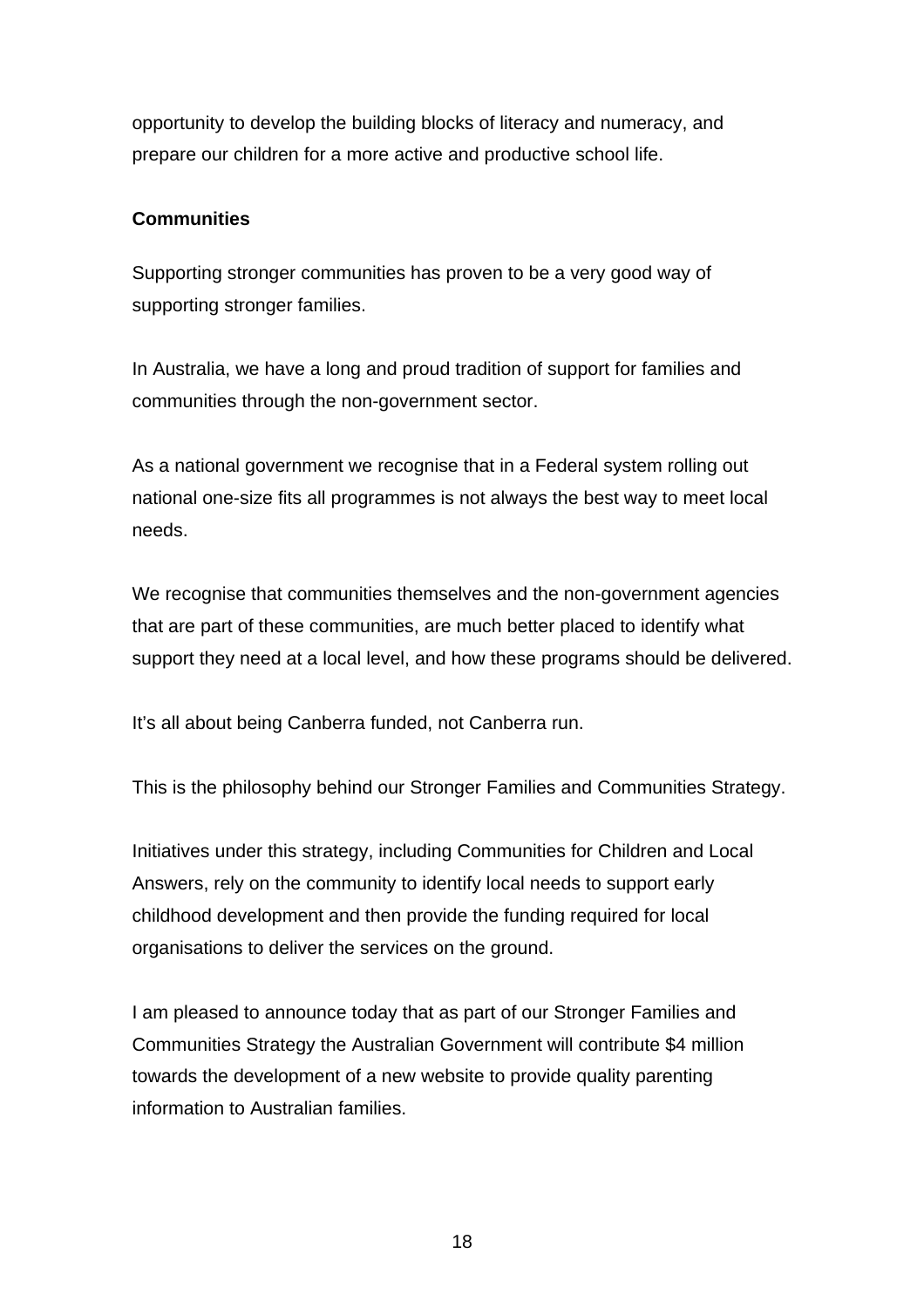Called the **Parenting Information Website**, it will be developed by the Raising Children Network, a consortium of community organisations with a focus on early childhood.

Parents will no longer have to trawl the internet looking for information, and will have access to the most up-to-date information and services all in the one place. Parents can be assured of the quality of information and links provided, as they will all be subject to assessment by an expert editorial committee.

This is a great use of technology to create a one-stop-shop for all parents, regardless of geographic location, to have better access to the same range of information.

# **Conclusion**

Underpinning our policies and philosophy is the development of strong resilient children.

And, strong resilient children are nurtured by not only strong resilient families, but a sound social coalition of governments, families and communities.

We will continue to offer greater choice and opportunity, and take a long-term view in building the best possible social infrastructure for our children, their children and generations to come.

Families will remain central to Government policy development and I will be working hard to ensure that their interests are represented across all portfolios. As I have outlined there are many policy areas I will be pursuing, not least my dogged determination to ensure the states live up to their responsibilities as part of that important social coalition.

I am proud the Howard Government has managed a strong economy, enabling us to provide Australian families with record financial assistance. But rest